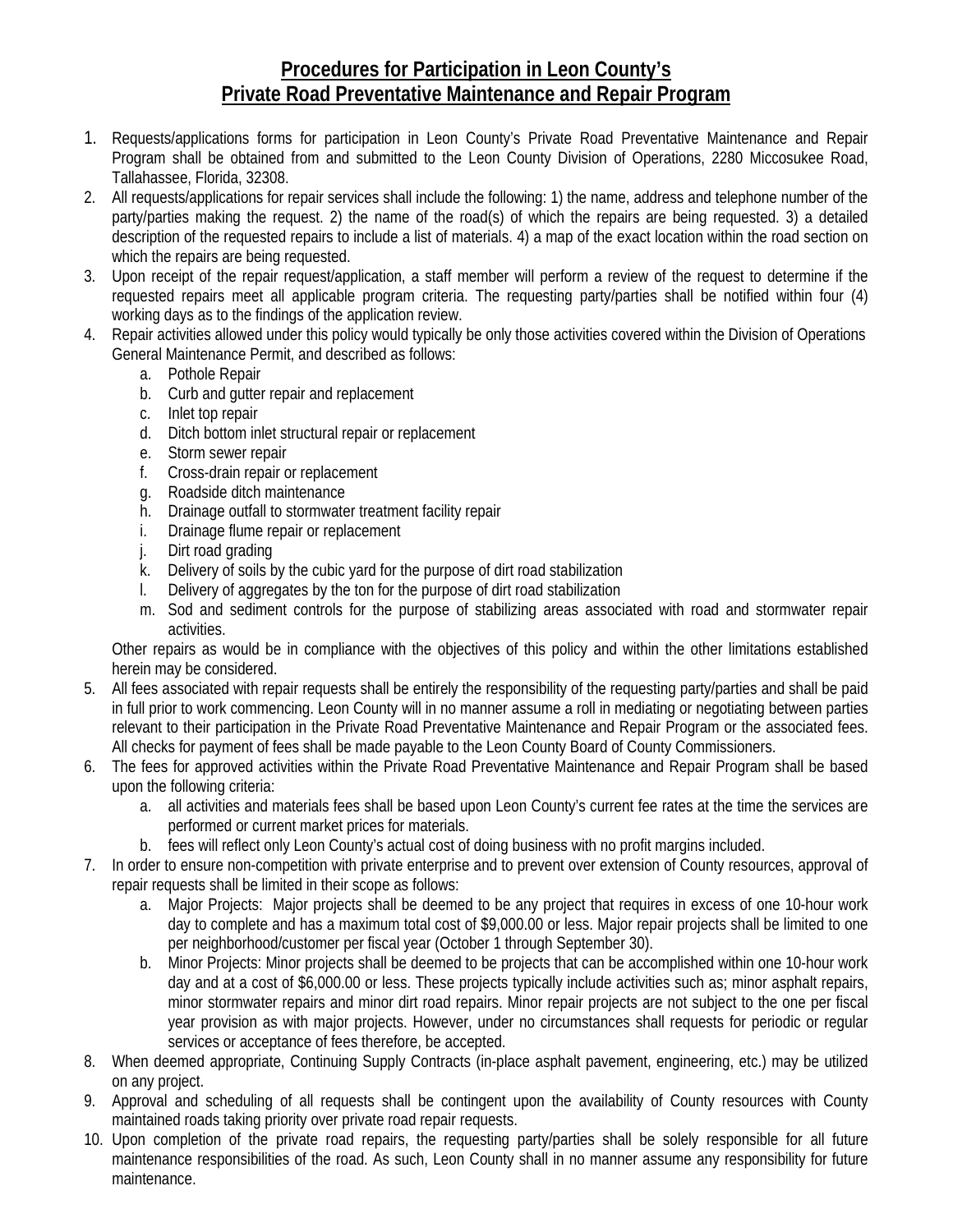# **LEON COUNTY – DIVISION OF OPERATIONS**  PRIVATE ROAD PREVENTATIVE MAINTENANCE AND REPAIR APPLICATION

| Name of Applicant:                                                                          | Date: |
|---------------------------------------------------------------------------------------------|-------|
| Address:                                                                                    |       |
| <b>Phone Number:</b>                                                                        |       |
| Road to be repaired:                                                                        |       |
| Please give a detailed description of the requested repairs to include a list of materials: |       |

Upon receipt of the application, Leon County will review the request to determine if the requested repairs meet all applicable criteria. The applicant will then be notified within two (4) working days as to the results of the review.

### **The only repair activities allowed are as follows:**

- Pothole Repair
- Curb and gutter repair and replacement
- Inlet top repair
- Ditch bottom inlet structural repair or replacement
- Storm sewer repair
- Cross-drain repair or replacement
- Roadside ditch maintenance
- Drainage outfall to stormwater treatment facility repair
- Drainage flume repair or replacement
- Dirt road grading
- Delivery of soils by the cubic yard for the purpose of dirt road stabilization
- Delivery of aggregates by the ton for the purpose of dirt road stabilization
- Sod and sediment controls for the purpose of stabilizing areas associated with road and stormwater repair activities.

# **Program Fee Rates: EFFECTIVE 10/1/21**

- 1. Road Grading and Ditch Shaping Only……………………..\$96.45 Per Hour
- 2. Clay/Sand Material Delivered………………..…………….\$152.83\* Per 14yd Load
- 3. Roadbase Lime Rock Delivered…………………………...\$636.14\* Per 14yd Load
- 4. #5 Lime Stone Delivered……………………………………\$873.07\* Per 14yd Load
- 5. #57 Lime Stone Delivered…………………………………..\$884.47\* Per 14yd Load

#### (All fees include labor, equipment and material costs and represent only Leon County's operational costs.) (\*Includes 7.5% sales tax)

All fees associated with repair requests shall be entirely the responsibility of the requesting party/parties and shall be paid in full prior to work commencing. **Checks, Money Orders or Credit Cards** are accepted for payment of fees and shall be made payable to the Leon County Board of County Commissioners. Approval and scheduling of all requests shall be contingent upon the availability of County resources with County maintained roads taking priority over private road repair requests. Upon completion of the private road repairs, the requesting parties shall be solely responsible for all future maintenance responsibilities of the road. As such, Leon County shall in no manner assume any responsibility for future maintenance.

### **PLEASE COMPLETE BOTH SIDES OF THIS FORM**